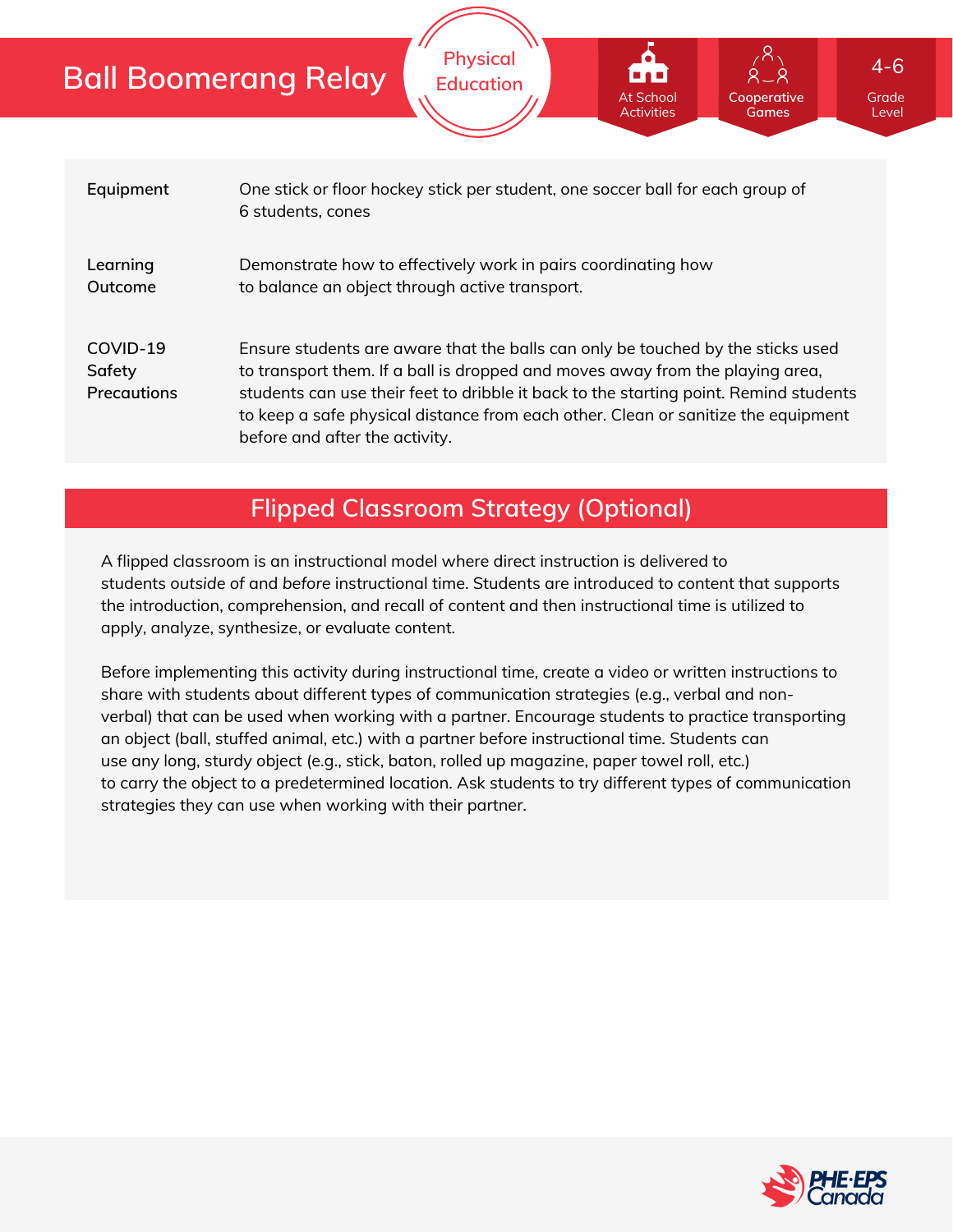# **Ball Boomerang Relay**

## **Activity Description**

**Physical Education**

Divide students into groups of 6, and then within the group of 6, students divide up further into pairs. For each group of 6 students, place 4 cones in a line approximately 10 metres from one another. Provide each student with a stick. Provide each group of 6 students with a ball.

Discuss verbal and non-verbal communication strategies that students can use with their partner. Ask students why communication is important in different movement environments. If utilizing a flipped classroom strategy, remind students to apply what they learned or reviewed when using different communication strategies with a partner.

Each group of 6 lines up behind the first cone for their group. Review safety guidelines for moving with a stick in hand. The first pair in line starts with the ball on the ground. The pair picks up the ball from the ground using their sticks and moves it to the second cone, placing it on top of the cone, before moving back to their group. Once the first pair has gone, the second moves to the first cone, picks up the ball with their sticks, and transports it to the top of the third cone. The third pair then moves to the third cone and transports it to the top of the fourth cone. Once the ball is securely placed on the third cone, the first pair moves to the cone and transports the ball back to the third cone. Pairs take turns until the ball has been moved back to the second cone. Groups can be timed and challenged to reduce the time to complete the relay each round.

To challenge students, ask them to brainstorm different modes of active transport to transport the ball to the cone (e.g., skipping, jumping, carioca, etc.).

# **Physical Education Competencies Reflection Questions**



### **MOVE**

**Develop psychomotor skills, tactics, and strategies that facilitate a variety of physical activities across diverse environments.**

## **THINK**

**Develop cognitive skills and strategies for a variety of movement contexts that facilitate critical thinking, decision making, and problem solving.**



### **FEEL**

**Develop affective skills and strategies that facilitate healthy and safe relationships with themselves, with others, and with their environment.**



### **ACT**

**Practice behaviour skills and strategies that facilitate movement competence and confidence.**



Reflection is important to support learning during physical education. Consider asking students the reflection questions below and discuss the answers together.

- *How did you communicate best with your partner in order to successfully transport the ball to the cone?*
- *What did you find most challenging about this activity? Why?*



Grade Level

**Cooperative Games**

At School Activities

4-6